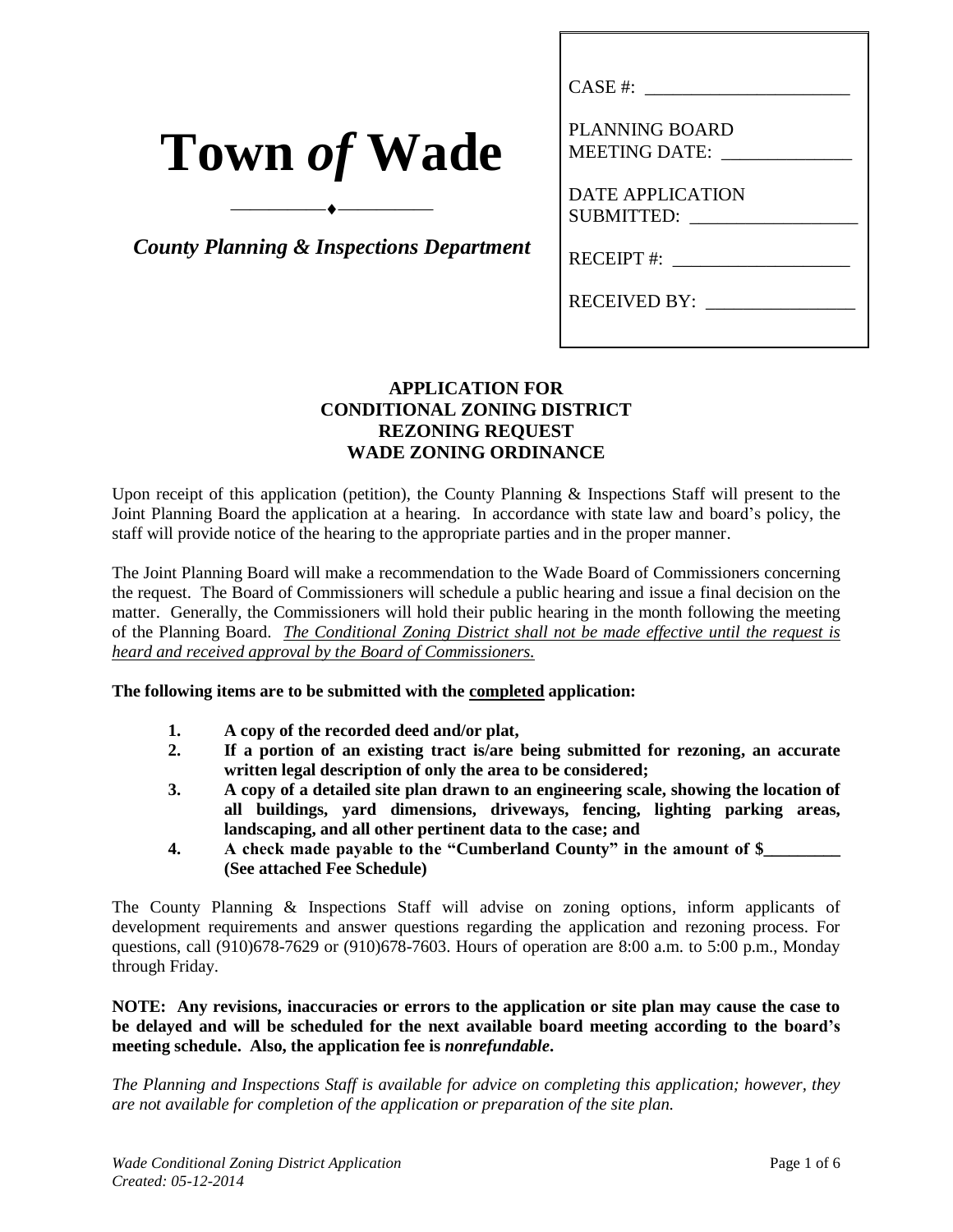# **TO THE CUMBERLAND COUNTY JOINT PLANNING BOARD AND THE WADE BOARD OF COMMISSIONERS, NC:**

I (We), the undersigned, hereby submit this application, and petition the Wade Board of Commissioners to amend and to change the zoning map of the Town of Wade as provided for under the provisions of the Wade Zoning Ordinance. In support of this petition, as hereinafter requested, the following facts are submitted:

| 1.  | Applicant/Agent                                                                                                                                  |
|-----|--------------------------------------------------------------------------------------------------------------------------------------------------|
| 2.  |                                                                                                                                                  |
| 3.  |                                                                                                                                                  |
| 4.  |                                                                                                                                                  |
| 5.  | Parcel Identification Number (PIN #) of subject property: ______________________<br>(also known as Tax ID Number or Property Tax ID)             |
| 6.  |                                                                                                                                                  |
| 7.  | Water Provider:                                                                                                                                  |
| 8.  |                                                                                                                                                  |
| 9.  | Registry. (Attach copy of deed of subject property as it appears in Registry).                                                                   |
| 10. |                                                                                                                                                  |
| 11. | Proposed use(s) of the property: $\frac{1}{2}$ measurements are not all the proposed use(s) of the property:                                     |
|     | NOTE: Be specific and list all intended uses.                                                                                                    |
| 12. | It is requested that the foregoing property be rezoned FROM:                                                                                     |
|     | TO: (Select one)                                                                                                                                 |
|     | Conditional Zoning District, with an underlying zoning district of<br>(Article V)<br>Mixed Use District/Conditional Zoning District (Article VI) |
|     | Density Development/Conditional Zoning District, at the ___________Density<br>(Article VII)                                                      |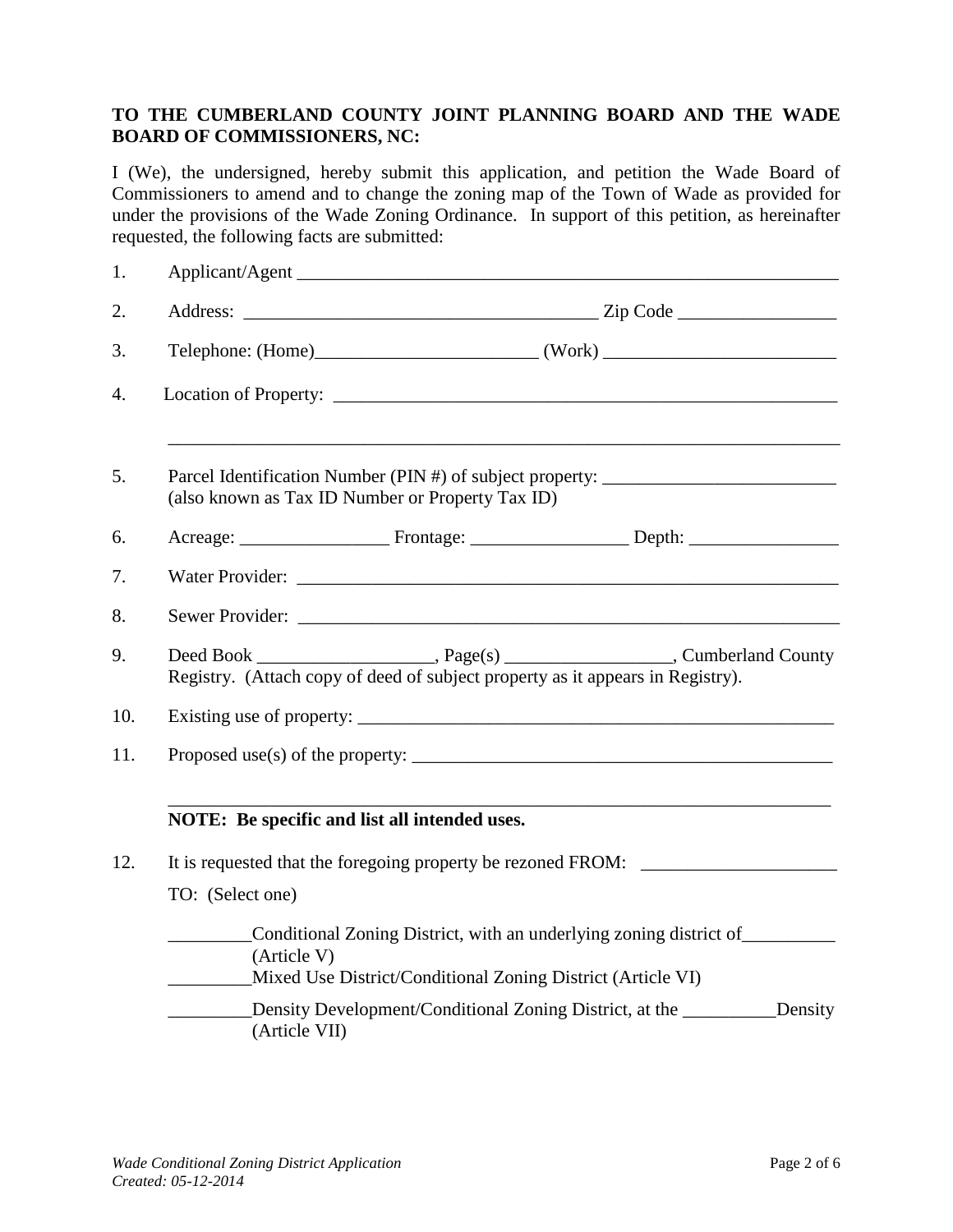## APPLICATION FOR CONDITIONAL ZONING

### 1. PROPOSED USE(S):

A. List the use(s) proposed for the Conditional Zoning. (Use of the underlying district will be restricted to only the use(s) specified in this application.)

B. Density: List the amount of acreage that will be residential, commercial, and/or open space, and the number of lots and/or dwelling units proposed, and the square footage of the non-residential units.

#### 2. DIMENSIONAL REQUIREMENTS:

- A. Reference either the dimensional requirements of the district (Sec. 1004) or list the proposed setbacks.
- B. Off-street parking and loading (Sec.1102 & 1103): List the number of spaces, type of surfacing material and any other pertinent information.

## 3. SIGN REQUIREMENTS:

Reference the district sign regulations proposed from Article XII.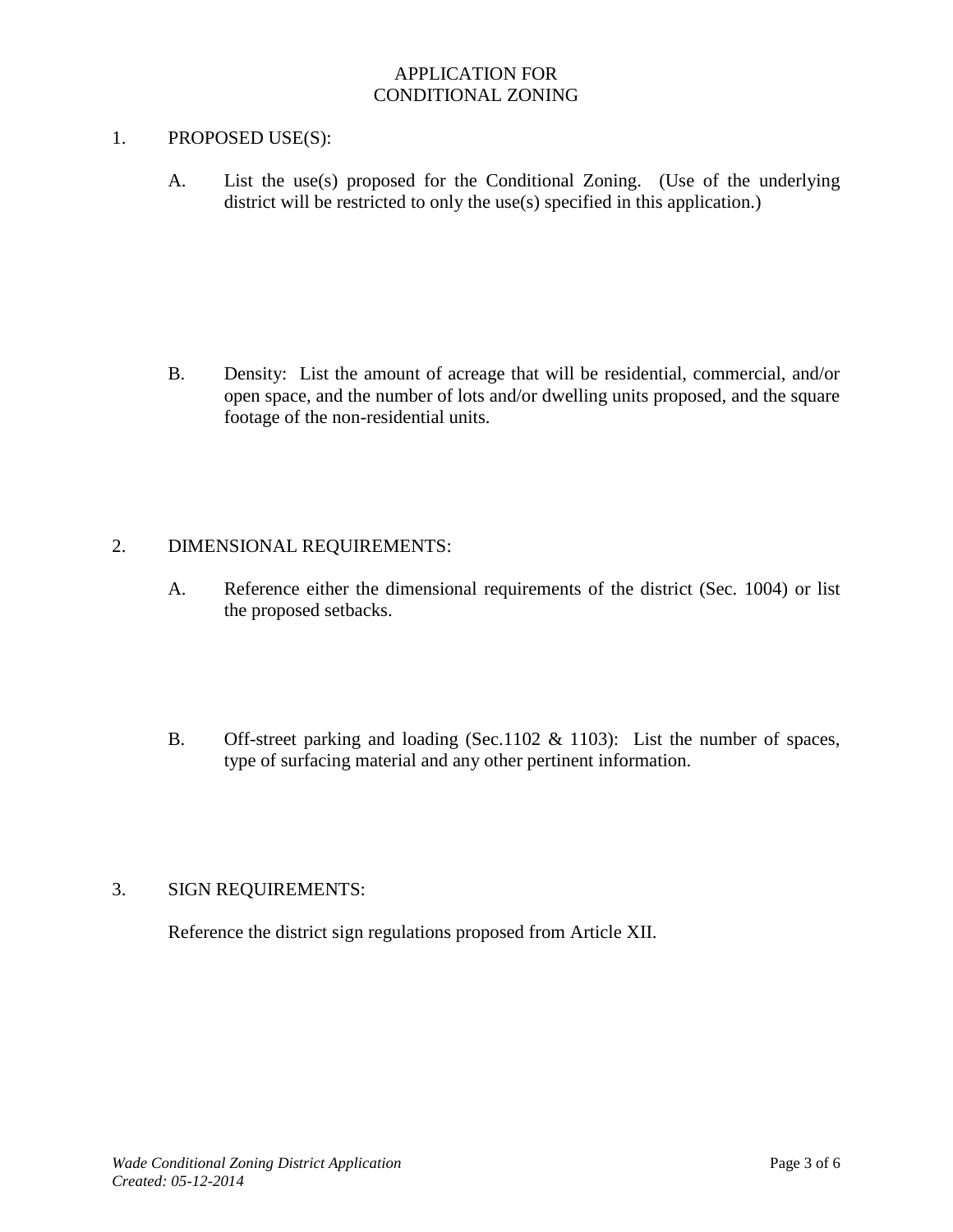### 4. LANDSCAPE AND BUFFER REQUIREMENTS:

A. For all new non-residential and mixed use development abutting a public street, indicate the number and type of large or small ornamental trees used in the streetscape, yard space, and/or parking areas, plus the number and type of shrubs. (Sec. 1002L). **NOTE: All required landscaping must be included on the site plan.**

B. Indicate the type of buffering and approximate location, width and setback from the property lines.

# 5. MISCELLANEOUS:

List any information not set forth above, such as the days and hours of the operation, number of employees, exterior lighting, noise, odor and smoke, emission controls, etc.

# 6. SITE PLAN REQUIREMENTS:

The application must include a site plan drawn to the specifications of Sec. 1302. If the proposed uses involve development subject to the Wade Subdivision Ordinance, the site plan required may be general in nature, showing a generalized street pattern, if applicable, and the location of proposed uses. If the proposed uses include development not subject to the subdivision ordinance, the site plan shall be of sufficient detail to allow the County Planning and Inspections Staff, and the Joint Planning Board to analyze the proposed uses and arrangement of uses on the site. It shall also include the footprints of all buildings (proposed and existing), the proposed number of stories, location and number of off-street parking and loading spaces, proposed points of access to existing streets and internal circulation patterns. In addition, the location of all proposed buffers and fences and landscaping shall be included on the site plan.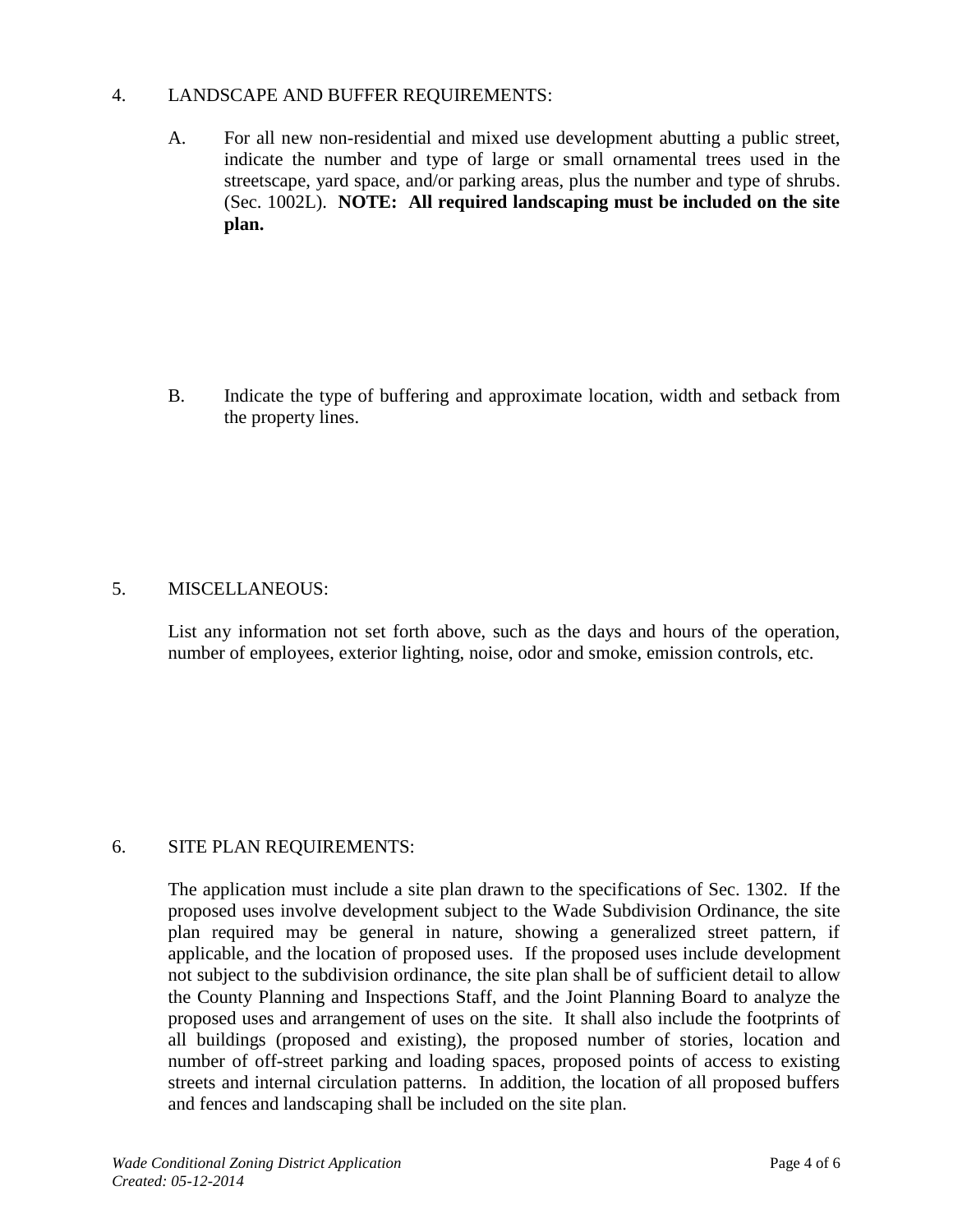#### 7. STATEMENT OF ACKNOWLEDGMENT:

It is understood by the undersigned that the official zoning map, as originally adopted and subsequently amended, is presumed to be appropriate to the property involved and that the burden of proof for a zoning amendment (rezoning) rest with the petitioner.

It is the responsibility of the petitioner (personally or by agent) to submit to the County Planning and Department a valid request, not incompatible with existing neighborhood zoning patterns.

I further understand I must voluntarily agree to all ordinance related conditions prior to the first hearing on the case. The undersigned hereby acknowledge that the County Planning & Inspections Staff has conferred with the petitioner or assigns, and the application as submitted is accurate and correct.

| Name of Owner(s) (Print or Type)              |                                                                |  |
|-----------------------------------------------|----------------------------------------------------------------|--|
| Address of Owner(s)                           |                                                                |  |
| E-Mail                                        |                                                                |  |
| Home Telephone                                | Work Telephone                                                 |  |
| Signature of Owner(s)                         | Signature of Owner(s)                                          |  |
|                                               | Name of Agent, Attorney, Applicant (by assign) (Print or Type) |  |
| Address of Agent, Attorney, Applicant         |                                                                |  |
| Home Telephone                                | Work Telephone                                                 |  |
| <b>E-Mail Address</b>                         | Fax Number                                                     |  |
| Signature of Agent, Attorney,<br>or Applicant |                                                                |  |

- \* *ALL* **record property owners must sign this petition.**
- **\* The contents of this application, upon submission, becomes "public record."**